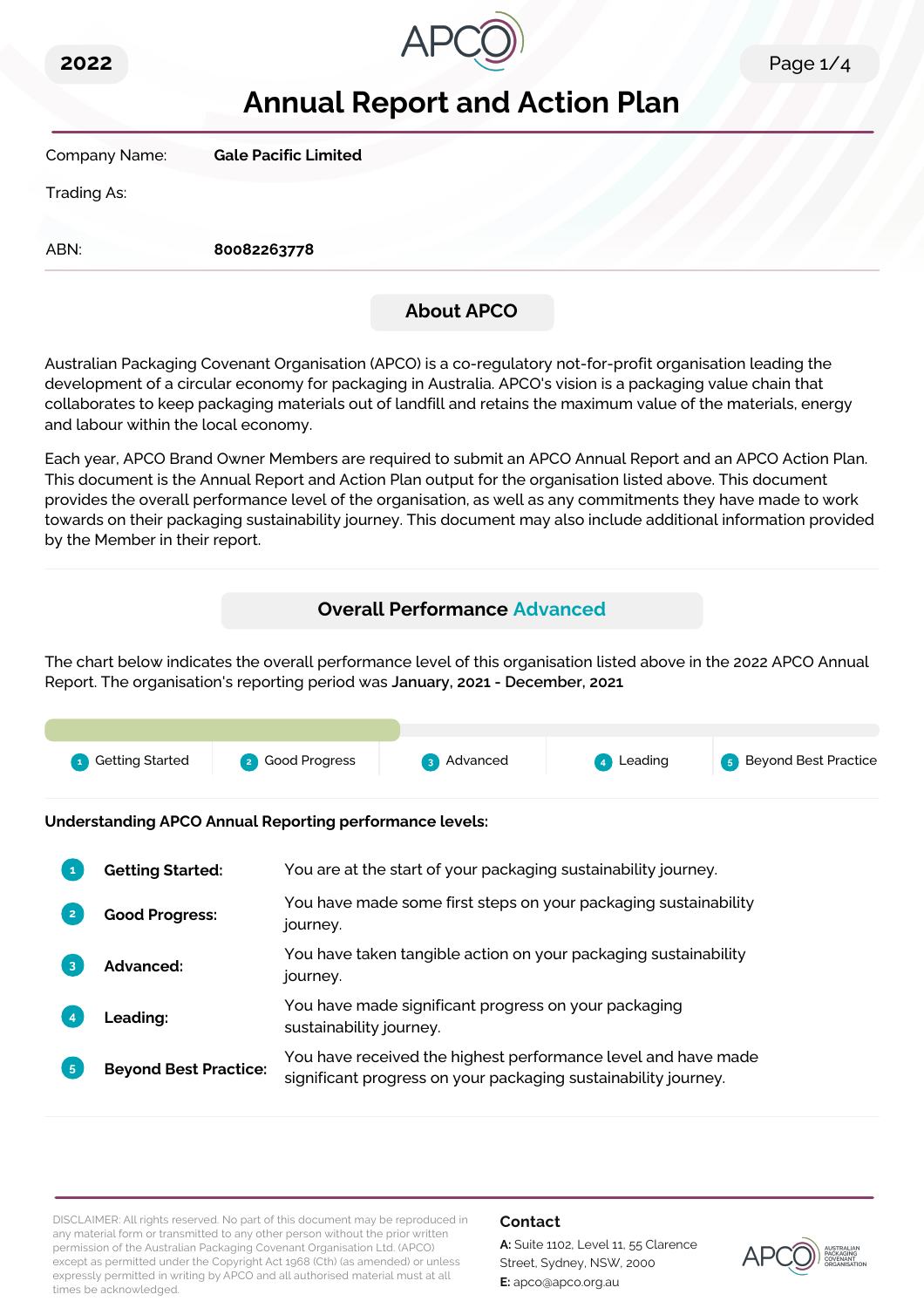

### **APCO Action Plan Commitments**

For each of the Packaging Sustainability Framework criteria listed below, a description is provided along with the commitments made by the organisation in their APCO Action Plan.

#### Criteria 1:

#### **Governance & Strategy:**

This criteria considers actions to integrate packaging sustainability into business strategies.

- Develop a strategy that includes goals (objectives) and targets for packaging sustainability that  $\bullet$ addresses the Sustainable Packaging Guidelines (SPGs) or equivalent.
- Include a commitment to achieving the 2025 National Packaging Targets in our strategy.
- Have our executive or board of directors review our strategy and have the strategy integrated within our business processes.
- Regularly communicate and promote packaging sustainability objectives and targets within our organisation.
- Regularly engage or communicate with our external stakeholders about the environmental impacts of our packaging.
- Actively participate in initiatives to promote packaging sustainability outside of our organisation.

## Criteria 2:

#### **Design & Procurement:**

This criteria considers actions taken to ensure that sustainability principles are considered in the design or procurement of both new and existing packaging through use of the Sustainable Packaging Guidelines (SPGs).

- Review **88**% of our packaging against the Sustainable Packaging Guidelines (or equivalent).
- Improve the accuracy of our data regarding reviews of packaging using the Sustainable Packaging Guidelines (or equivalent).
- Incorporate the Sustainable Packaging Guidelines (or equivalent) into procurement processes.
- Consider the following Sustainable Packaging Principles in our packaging reviews:
	- $\circ$ Design for recovery
	- Optimise material efficiency  $\circ$
	- Design to reduce product waste  $\circ$
	- $\circ$ Use recycled materials
	- $\circ$ Design to minimise litter
	- Design for transport efficiency  $\circ$
	- Provide consumer information on environmental sustainability  $\circ$
	- **28**% of our packaging to be optimised for material efficiency.
- Improve the accuracy of our data regarding packaging material efficiency.

#### Criteria 3: **Recycled Content:**

This criteria considers actions taken to increase or optimise the amount of recycled material used by your

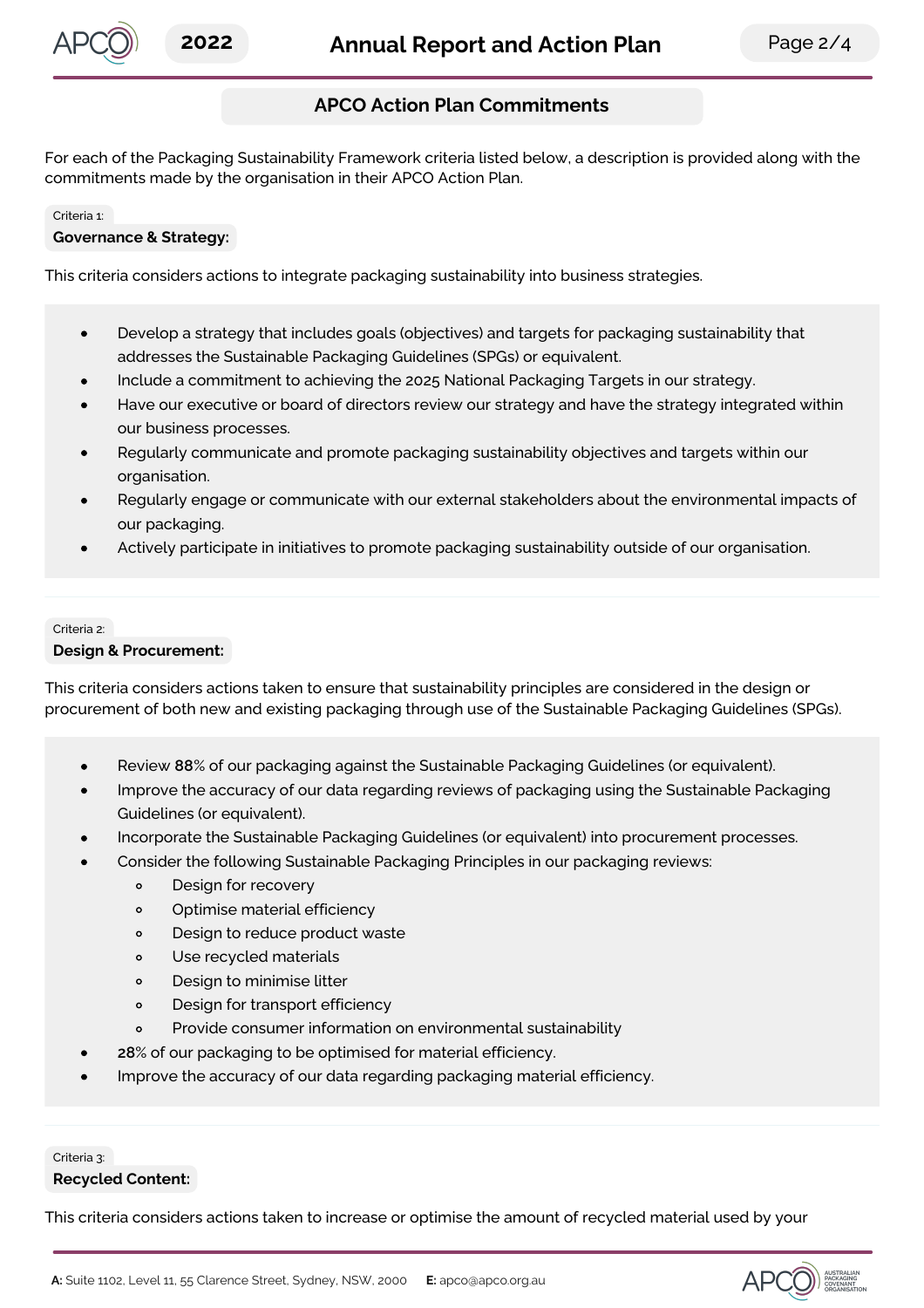

#### organisation.

- Use recycled content in:  $\bullet$ 
	- $\circ$ Primary packaging that we use to sell our products
	- Secondary packaging that we use to sell our products  $\circ$
	- Other items which we purchase (e.g. office stationary and suppliers etc.)  $\circ$
- **25**% of our packaging to be made using some level of recycled material
- Improve the accuracy of our data regarding use of recycled materials.

#### Criteria 4: **Recoverability:**

This criteria considers actions taken to improve the recovery of packaging at end-of-life and increase use of reusable packaging.

- **29**% of our packaging to be designed to have all packaging components be recoverable at end-of-life.  $\bullet$
- Use PREP to assess the recyclability of our packaging through kerbside collection in Australia and/or New Zealand.
- Investigate opportunities to use reusable packaging.
- **13**% of our packaging to have all packaging components that are reusable.
- Improve the accuracy of our data regarding reuse.

#### Criteria 5: **Disposal Labelling:**

This criteria considers the extent to which packaging has been labelled to help consumers determine what to do with packaging at end-of-life.

- **15**% of our packaging to have on-pack labelling to inform correct disposal.  $\bullet$
- Improve the accuracy of our data regarding labelling.

#### Criteria 6: **On-site Waste:**

This criteria considers progress in increasing the amount of on-site solid waste being diverted from landfill.

- Have recycling programs for the following materials:
	- $\circ$ Paper/cardboard
	- Soft plastics  $\circ$
	- $\circ$ Rigid plastics
	- Textiles  $\circ$
	- Office recyclables  $\sim$
- Aim for **95**% of our on-site waste to be diverted from landfill.